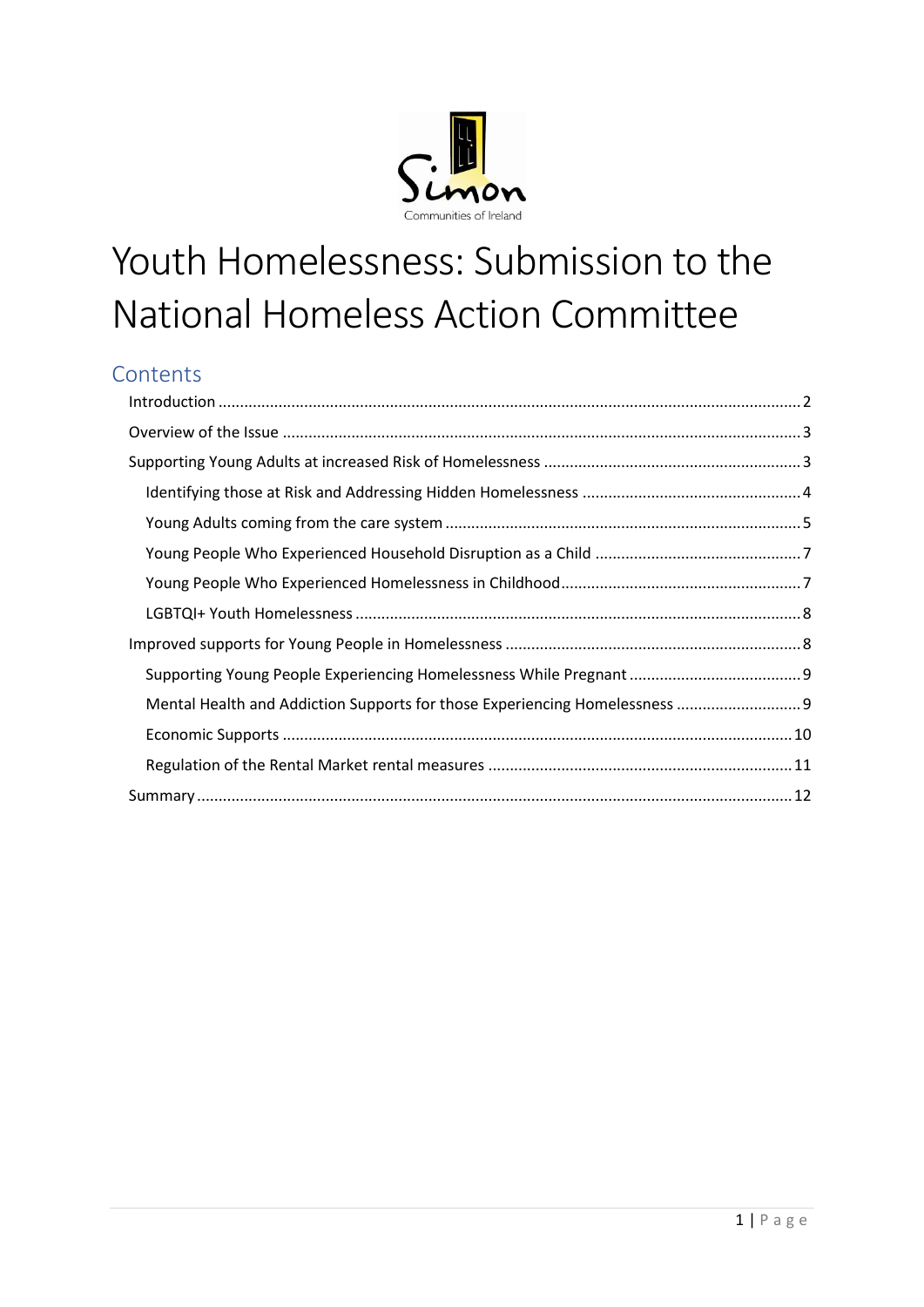#### <span id="page-1-0"></span>Introduction

Youth Homelessness is a key concern for the Simon Communities in Ireland. For decades Simon services have worked directly with young people experiencing – or at risk of – homelessness. This work happens through street outreach, emergency accommodation, homelessness prevention, tenancy sustainment, resettlement, as well as youth specific service provisions. The Simon Communities of Ireland are a member of the Irish Coalition to End Youth Homelessness.

Galway Simon services have seen a particularly marked increase in the overall number of young adults supported across Homelessness Prevention and Housing Services in the last 3 years.



| 18-25 Year Olds (Unique Households)    |      |              |      |      |  |  |  |  |
|----------------------------------------|------|--------------|------|------|--|--|--|--|
|                                        | 2018 | 2019         | 2020 | 2021 |  |  |  |  |
| Community<br>Support<br>Service        | 18   | 5            | 8    | 1    |  |  |  |  |
| BRC + County                           | 10   | 24           | 27   | 26   |  |  |  |  |
| <b>Youth Service</b>                   | 29   | 37           | 44   | 39   |  |  |  |  |
| Emergency<br>Service                   | 3    | 5            | 4    | 4    |  |  |  |  |
| Supported<br>Housing                   | 0    | 0            | 0    | 0    |  |  |  |  |
| Women &<br><b>Family Service</b>       | 10   | 15           | 15   | 5    |  |  |  |  |
| Community<br>Housing &<br>Resettlement | 1    | $\mathbf{1}$ | 1    | 1    |  |  |  |  |
| Independent<br>Living                  | 0    | $\mathbf{1}$ | 0    | 1    |  |  |  |  |
| My Home                                |      |              | 1    | 1    |  |  |  |  |
| <b>Housing First</b>                   |      |              | 1    | 2    |  |  |  |  |
| Rapid<br>Prevention                    |      |              |      | 50   |  |  |  |  |
| Total                                  | 71   | 88           | 101  | 130  |  |  |  |  |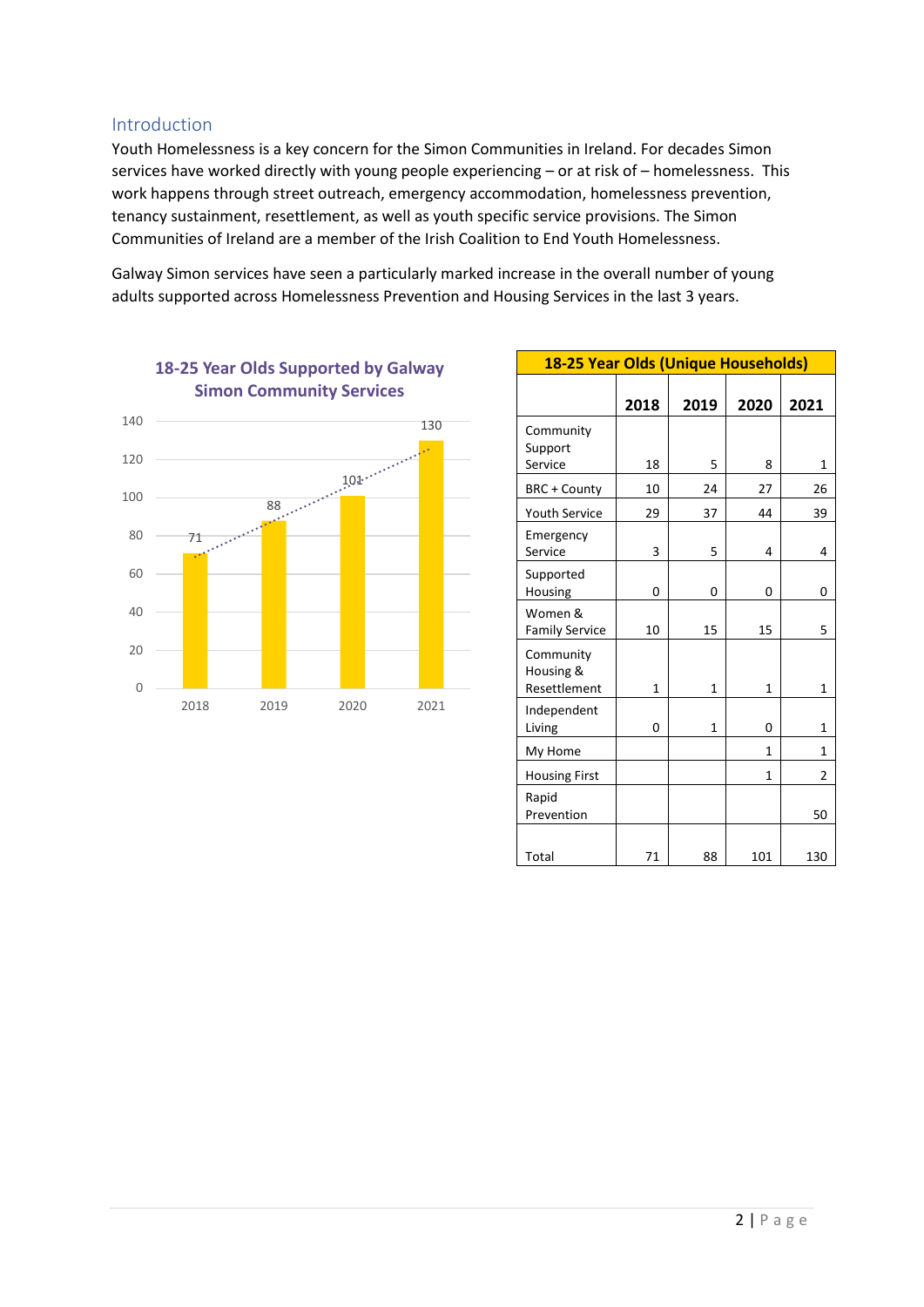Data from the Department of Housing, Local Government and Heritage shows youth homelessness rose by 29.79% between May 2021 and January 2022, where we saw 1,111 people between the ages of 18 and 24 in homeless emergency accommodation.

This stands out as the highest percentage increase of homelessness seen across all age groups during this period.

| $\frac{1}{2}$          |        |       |        |       |  |  |  |  |
|------------------------|--------|-------|--------|-------|--|--|--|--|
| <b>Age Group</b>       | 18-24  | 25-44 | 45-64  | $65+$ |  |  |  |  |
| $May-21$               | 780    | 3340  | 1604   | 119   |  |  |  |  |
| <b>Jan-22</b>          | 1111   | 3552  | 1795   | 130   |  |  |  |  |
| % increase             | 29.79% | 5.97% | 10.64% | 8.46% |  |  |  |  |
| <b>Number Increase</b> | 331    | 212   | 191    | 11    |  |  |  |  |

**Homeless Adults by age category**

# <span id="page-2-0"></span>Overview of the Issue

**.** 

Youth is a time of self-discovery, growth, and development; limited access to safe, secure housing can have a deeply damaging effect during this critical time in life. Developing a National Youth Homelessness Strategy is an opportunity to prevent homelessness from affecting a large cohort of young people, not just in the short-term, but in a way that ensures vulnerable young adults have a stable foundation to build a future. Tackling homelessness for young people is not just about providing a roof over their head; it is about ensuring a compassionate transition from teenage years to adulthood which requires support to ensure healthy cognitive, social, and economic development.

The housing market is difficult to navigate for young people who are more likely to have a lower income. Young people who do enter the housing market are most likely to do so through the private rental market<sup>1</sup>. Rising rents, a low housing stock and few long-term renting options makes affordable, secure housing difficult to find.

Young people who may be particularly vulnerable to homelessness and insecure living conditions including those who have lived in residential State Care, young people who experienced household disruption in childhood, those with a history of homelessness, and those who identify as LGBTQI.

Without secure, safe housing, it can be difficult to address the support needs of our more vulnerable young people which in turn can compound disadvantage. Eradicating homelessness as an issue for Ireland's youth can be done and will ultimately stop homelessness from affecting these young people later in life.

# <span id="page-2-1"></span>Supporting Young Adults at increased Risk of Homelessness

Working with young people in homelessness, it is clear that there are a number of reoccurring factors that can place a person at increased risk of homelessness. Working to identify these factors at an early stage and implementing evidence based measures to address them is needed to ensure homelessness does not become a reality for vulnerable young people.

<sup>1</sup> <https://www.cso.ie/en/releasesandpublications/ep/p-cp1hii/cp1hii/tr/>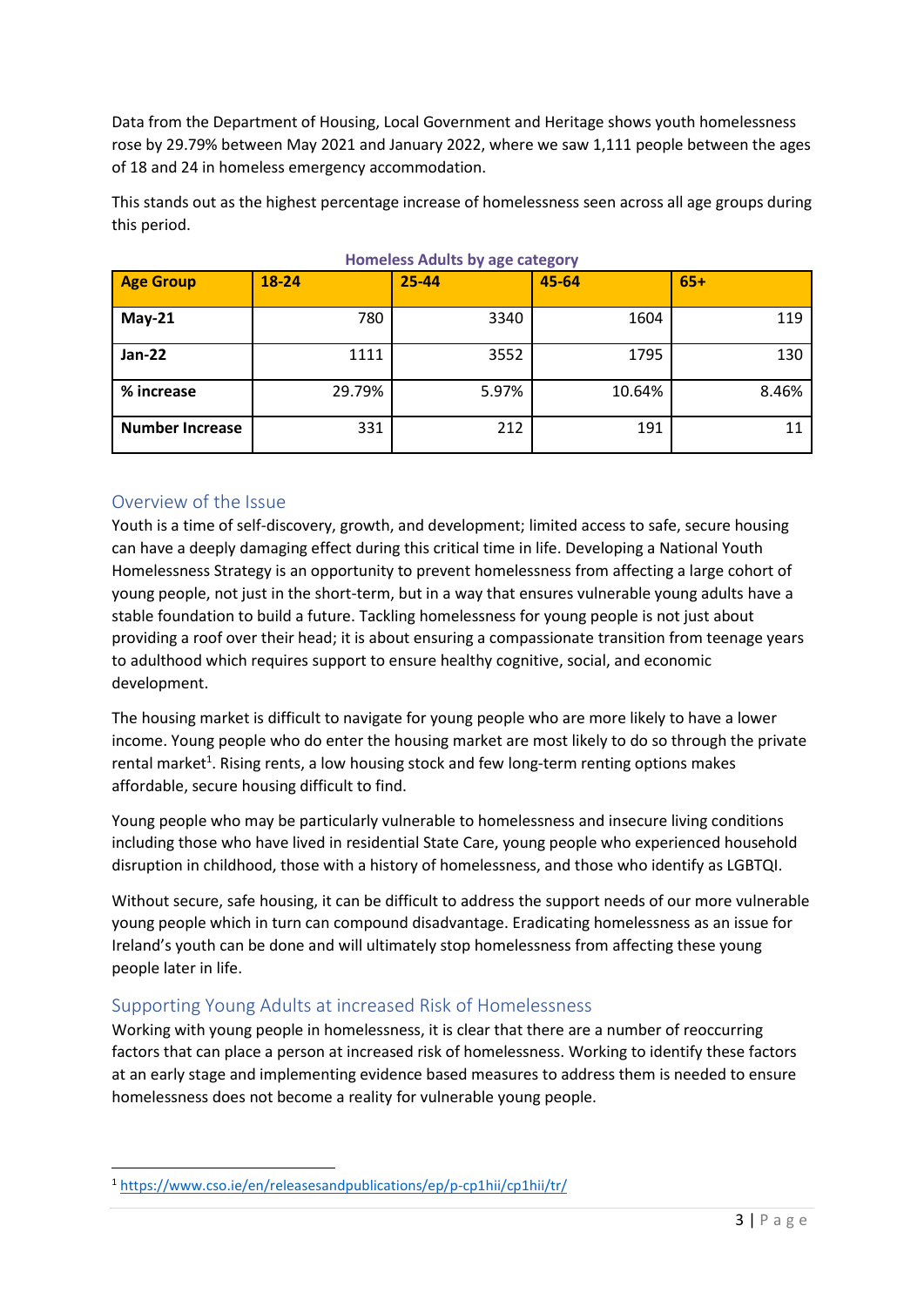In this regard the definition of youth is pivotal to the success of a Youth Homelessness Strategy. Young people aged 18-24 appear to be of focus of the documents relating to the upcoming strategy. However, the journey to homelessness for this age group can start well before the age of 18 and can last beyond the age of 24. The Simon Communities see value in including young people from the ages of 13 to 26 in this strategy to ensure meaningful prevention and supports can be put in place.

Early interventions not only prevent homelessness in the short term, but also support a young person to find a path that is less likely to see cyclical and entrenched homelessness over the course of their lives.

#### <span id="page-3-0"></span>Identifying those at Risk and Addressing Hidden Homelessness

More work is needed to better understand the demographic of young people in homelessness and their journey through housing insecurity. Addressing and understanding 'hidden' homelessness is central to preventing homelessness for our Youth. At present, those counted as homeless in official figures include those living in emergency accommodation funded through Section 10 of the Housing Act.

In truth, homelessness regularly begins long before a person requires emergency accommodation. The FEANTSA European Typology of Homelessness and Housing Exclusion (ETHOS) is a means of understanding and measuring homelessness which is seen as best practice throughout Europe. 2 Under this wider definition, people are defined as homeless if they are:

- Houseless (with a place to sleep but temporary in institutions or shelters not including emergency accommodation)
- living in insecure housing (threatened with severe exclusion due to insecure tenancies, eviction, domestic violence)
- living in inadequate housing (in caravans on illegal campsites, in unfit housing, in extreme overcrowding).

People living in such conditions can be described as the 'hidden homeless'; a type of homelessness that is deeply under-researched in Ireland.

SCI are concerned that young people are disproportionately affected by periods of hidden homelessness which masks the extent of youth homelessness. A six-year Irish study showed that young people trying to exit homelessness 'demonstrated enormous determination in their attempts to sustain housing and took specific steps to avert a return to homelessness. It is significant that their strategies and actions included efforts to avoid homeless hostels, settings which most perceived as undesirable and stigmatising'.<sup>3</sup>

In order to understand the true extent of hidden homelessness in Ireland, national Homeless data records need to align with the ETHOS definition of homelessness. This methodology is already seen in other EU countries such as Denmark, Finland, and the UK where people staying with friends or family because they have nowhere else to go, or young people 'sofa surfing' are regarded as homeless.<sup>4</sup>

Koen Hermans presented at the Feantsa 2021 European Research Conference on Homelessness about the methods of counting homelessness in Belgium introduced in 2020 and 2021 using ETHOS

**.** 

<sup>2</sup> https://www.feantsa.org/en/toolkit/2005/04/01/ethos-typology-on-homelessness-and-housing-exclusion

<sup>3</sup> <https://www.homelessdublin.ie/content/files/Young-Peoples-Homeless-and-Housing-Pathways.pdf>

<sup>4</sup> [https://www.feantsaresearch.org/public/user/Observatory/2020/EJH/EJH\\_14-3\\_A2\\_v02.pdf](https://www.feantsaresearch.org/public/user/Observatory/2020/EJH/EJH_14-3_A2_v02.pdf)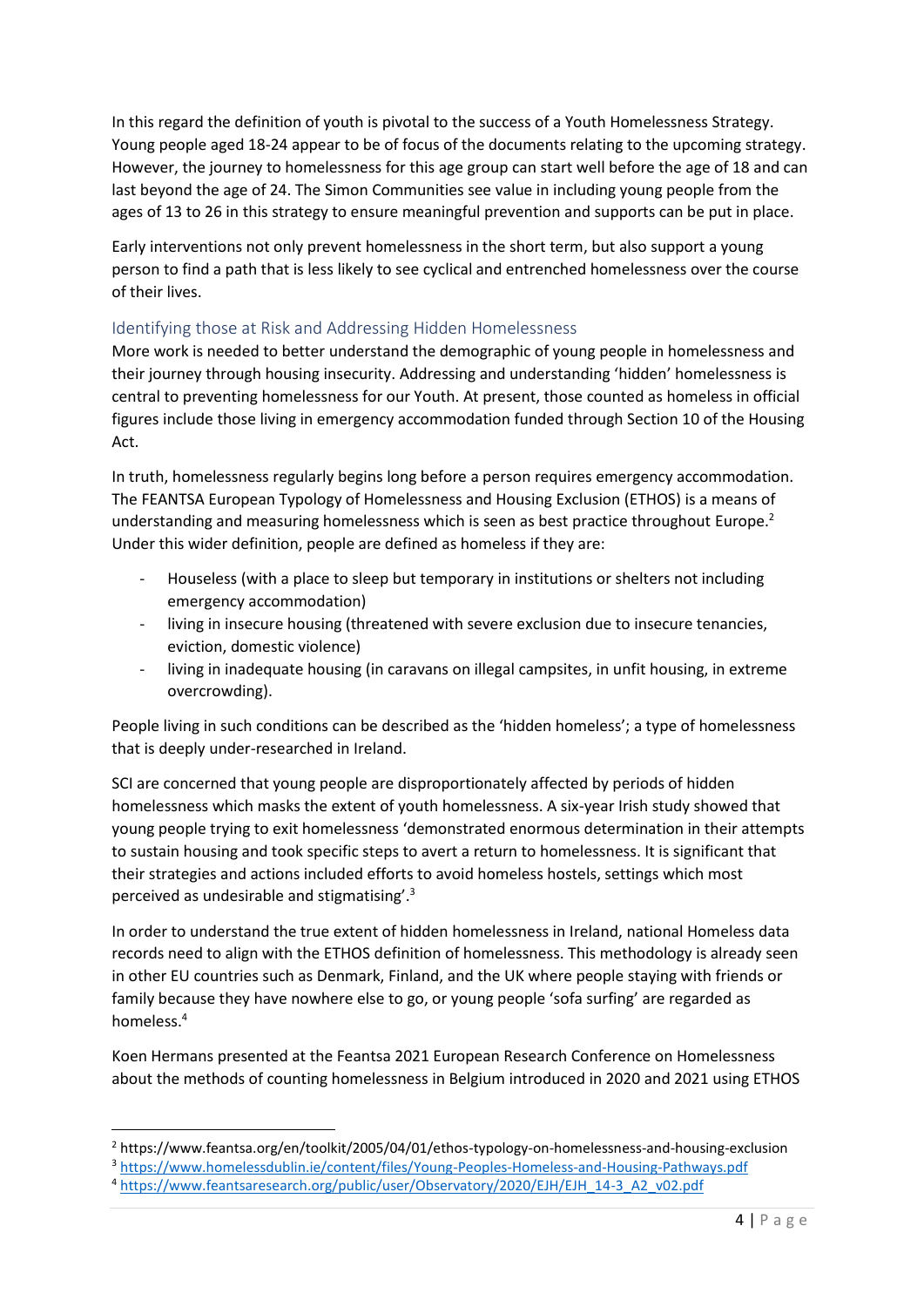Light<sup>5</sup> as a guiding framework to identify the true nature of homelessness. Using a standardised questionnaire with a multi-stakeholder approach (services working directly with homelessness, social services, youth care, prison, psychiatric institutions, institutions for asylum seekers, lowthreshold services, healthcare institutions, Local Authorities and so on), the study was able to categorise the number and types of people experiencing different forms of homelessness. Results provided insight into unique circumstances for different groups such as addiction rates, history of institutionalisation (former stay in care or prison system), insight into health, nationality, age and duration of homeless struggles.

Operationalising the adopted<sup>6</sup> ETHOS definition of homelessness in Ireland in such a way would help identify different risk factors that are common which in turn can help us develop policies to prevent homelessness from occurring and eradicate it as an issue by 2030 in Ireland.

# <span id="page-4-0"></span>Young Adults coming from the care system

Young people leaving the care system face a heightened risk of homelessness. From September 2017 onwards, young people who have been in the care of the State for a minimum of 12 months between their 13<sup>th</sup> and 18<sup>th</sup> birthdays must be referred to Aftercare services (for care leavers) and must have an Aftercare plan developed based on an assessment of their needs and support requirements at the point of leaving care. However, evidence suggests that rates of exit from youth homelessness can be low<sup>7</sup> and that there are risks of repeated homelessness for vulnerable young people, highlighting the need for effective preventative approaches.<sup>8</sup>

The non-profit group *Empowering People in Care* (EPIC) in their most recent advocacy report showed that finding suitable accommodation to meet their needs was one of the greatest difficulties for young people with a care background. In 2019, one in ten advocacy cases managed by EPIC involved a homeless child or young person.<sup>9</sup> This is mirrored by figures provided to the Oireachtas in 2018, which estimated that '9% of young people leaving care are at a more pronounced risk of entering unstable accommodation'.<sup>10</sup>

According to the Department of Children, Equality, Disability, Integration and Youth, approximately 500 young people leave care every year upon reaching 18 years of age<sup>11</sup>; a difficult age for anyone to face into the housing market alone. According to the most recent Tusla Annual Report, 2,943 young people were being supported through aftercare services at the end of 2020<sup>12</sup>.

Robust data on the connection between homelessness, housing insecurity, and care leavers would mean it would be possible to determine the number of housing units required and the type of support needed to sustain these tenancies each year. The announcement from the Department of Children, Equality, Disability, Integration and Youth on the research and data project to examine the lives of children in care and adults who were in care as children is welcome, but housing and

<sup>6</sup> Ethos has been referenced in Irish Homeless strategies since the early 2000's.

1

<sup>8</sup> [https://www.drugsandalcohol.ie/30457/1/Preventing%20Homelessness%20-](https://www.drugsandalcohol.ie/30457/1/Preventing%20Homelessness%20-%20A%20Review%20of%20International%20Evidence.pdf) [%20A%20Review%20of%20International%20Evidence.pdf](https://www.drugsandalcohol.ie/30457/1/Preventing%20Homelessness%20-%20A%20Review%20of%20International%20Evidence.pdf)

<sup>5</sup> <https://www.feantsa.org/download/fea-002-18-update-ethos-light-0032417441788687419154.pdf>

<sup>7</sup> <https://www.drugsandalcohol.ie/27356/>

<sup>9</sup> [https://www.epiconline.ie/wp-content/uploads/2021/08/EPIC-advocacy-report-2019-2020\\_ME\\_FINAL-](https://www.epiconline.ie/wp-content/uploads/2021/08/EPIC-advocacy-report-2019-2020_ME_FINAL-WEB.pdf)[WEB.pdf](https://www.epiconline.ie/wp-content/uploads/2021/08/EPIC-advocacy-report-2019-2020_ME_FINAL-WEB.pdf)

<sup>10</sup> <https://www.oireachtas.ie/en/debates/question/2018-11-07/2/>

<sup>11</sup> [https://www.gov.ie/en/press-release/d7c8d-minister-ogorman-launches-largest-ever-examination-of-the](https://www.gov.ie/en/press-release/d7c8d-minister-ogorman-launches-largest-ever-examination-of-the-lives-of-children-in-care-and-adults-who-were-in-care-as-children/)[lives-of-children-in-care-and-adults-who-were-in-care-as-children/](https://www.gov.ie/en/press-release/d7c8d-minister-ogorman-launches-largest-ever-examination-of-the-lives-of-children-in-care-and-adults-who-were-in-care-as-children/)

<sup>12</sup> [https://www.tusla.ie/uploads/content/TUSLA\\_English\\_Annual\\_Report\\_Spreads.pdf](https://www.tusla.ie/uploads/content/TUSLA_English_Annual_Report_Spreads.pdf)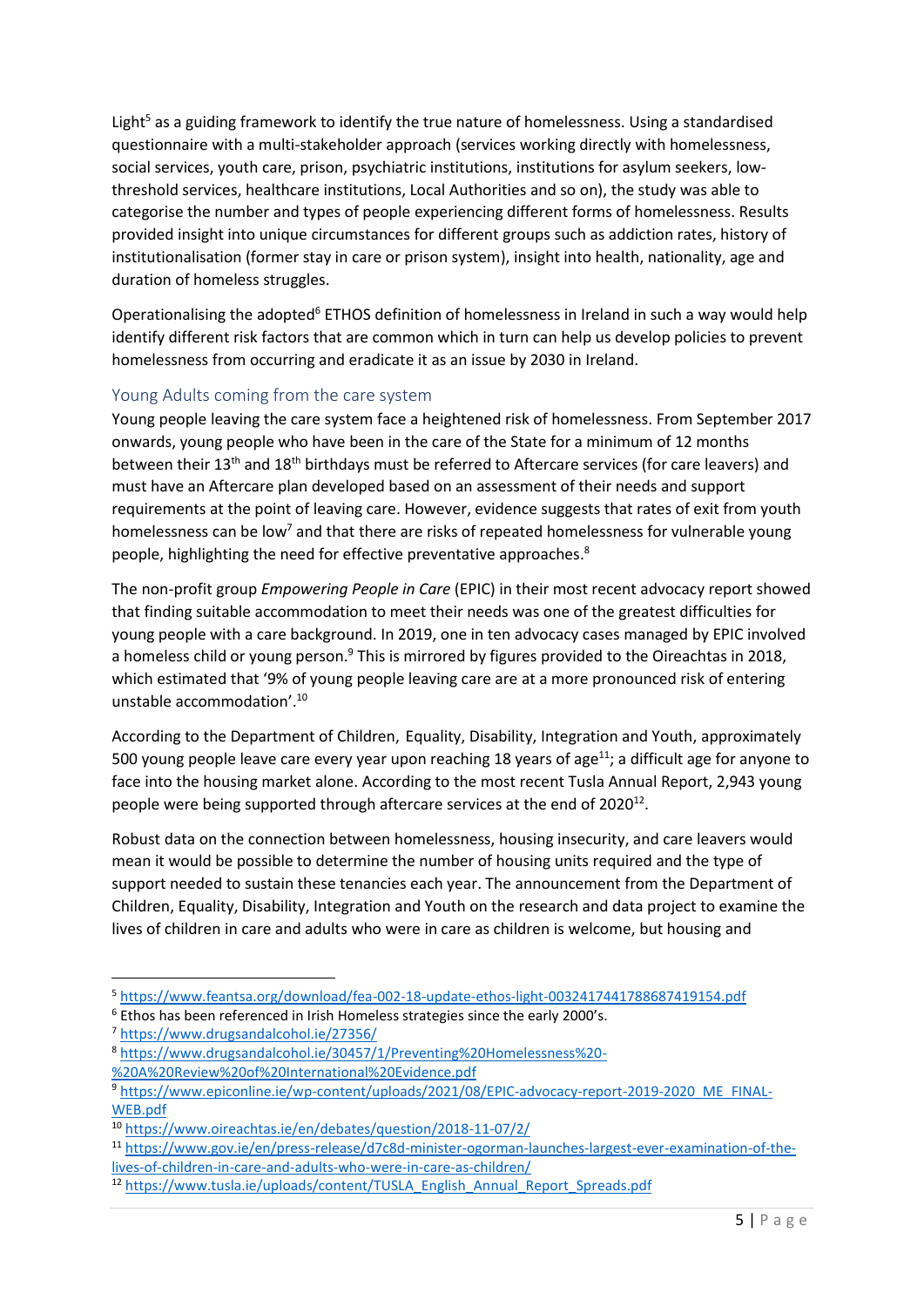homelessness data for this group needs to be prioritised. <sup>13</sup> While the number of young people accessing aftercare in homeless accommodation is accounted for in the 'other accommodation' category, it is not possible to distinguish from the data provided the number of young people coming from the Care System entering homeless accommodation. That data can ensure the *Housing for All*  commitment to 'provide capital funding for further development of housing for the specific vulnerable cohorts eligible for CAS funding<sup>14</sup> is targeted and successfully prevents homelessness for young people leaving care. SCI sees the benefit of CAS for care leavers and, and we believe that a systemic commitment to the initiative. Leading to a building up a stock of appropriate housing for young people leaving care, with supports provided where required can have a transformative impact for the most vulnerable young people leaving care.

On average, only 45 (less than 2%) of 18 to 22 year olds accessing aftercare services are accommodated through CAS.<sup>15</sup> With approximately 1 in 10 young people requiring housing support upon leaving care, the number of properties available for young people coming from the Care System needs to be increased as a priority. CAS for care leavers is a welcome innovation and should be expanded.



**Accommodation Status of 18-22 Year Olds Accessing Aftercare Services (Q1-Q3 2021)<sup>16</sup>**

SCI support the commitment in the Programme for Government, *[Our Shared Future](https://www.gov.ie/en/publication/7e05d-programme-for-government-our-shared-future/)* to "ensure that aftercare and transition plans and protocols are developed for vulnerable homeless people or those at risk of homelessness leaving hospital, state care, foster care, prison, or other state settings."

We would highlight the underutilisation of the 2014 Protocol on Young People Leaving State Care. Under this Protocol, each Local Authority was to engage with Tusla to develop their own Protocol for

 $\overline{\phantom{a}}$ 

<sup>13</sup> [https://www.gov.ie/en/press-release/d7c8d-minister-ogorman-launches-largest-ever-examination-of-the](https://www.gov.ie/en/press-release/d7c8d-minister-ogorman-launches-largest-ever-examination-of-the-lives-of-children-in-care-and-adults-who-were-in-care-as-children/)[lives-of-children-in-care-and-adults-who-were-in-care-as-children/](https://www.gov.ie/en/press-release/d7c8d-minister-ogorman-launches-largest-ever-examination-of-the-lives-of-children-in-care-and-adults-who-were-in-care-as-children/)

<sup>14</sup> *[Housing for All](https://www.gov.ie/en/publication/ef5ec-housing-for-all-a-new-housing-plan-for-ireland/)* Housing Policy Objective 10.1

<sup>15</sup> <https://data.tusla.ie/>

 $16$  ibid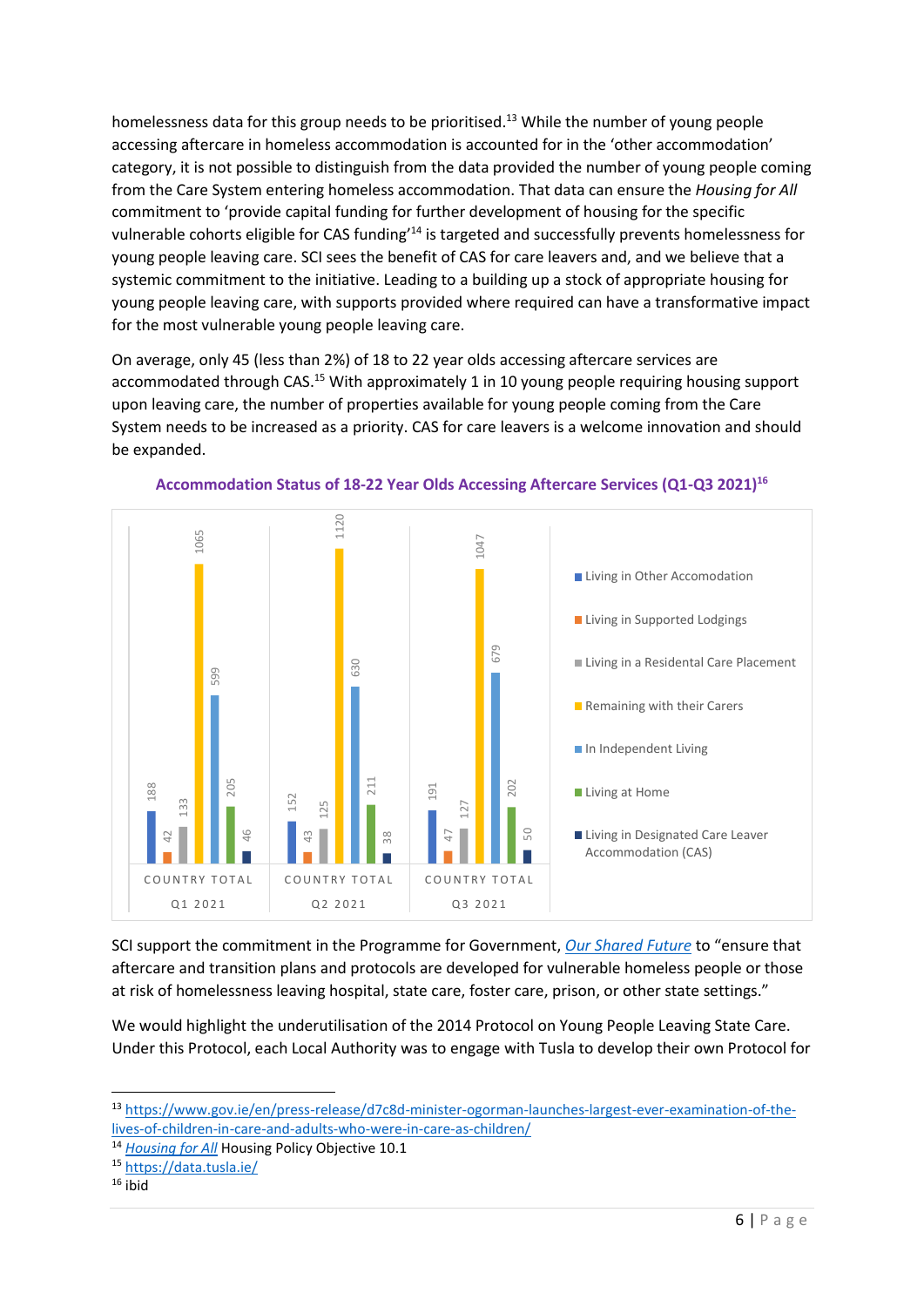young people leaving State Care. *Rebuilding Ireland* reiterated the need for the Protocol as a means to provide 'direction to local authorities on their requirement to engage with young people leaving care in relation to their housing need.'<sup>17</sup>

While it is positive to see Care Leavers identified as a specific group in need of social housing, there is no consistency between Local Authorities, limited ring-fenced housing to address needs, care leavers are not given priority allocation once assessed, and there does not seem to be any published review or evaluation of the impact of the protocol<sup>18</sup>. Each Local Authority in their Housing Allocation Scheme appears to have a different priority and Policy for Care Leavers.

It is critical for Local Authorities to identify Care Leavers listed as a priority group, but more work is needed before this results in a meaningful reduction in homelessness. Local Authorities have no definitive number/proportion of allocations officially designated to young people at risk of homelessness, no clear assessment of local Care Leaver need, and no ring-fenced housing or funding available to provide for this group.

We agree with the assessment of the Department of Housing in the Youth Homelessness Discussion Paper provided to the National Homeless Committee that resolving the looming threat of homelessness for young people leaving care will require a whole-of-government approach to ensure adequate resources assigned to support people transitioning to housing and preventing homelessness. Coordination between the Department and Local Authorities on this issue can lead to deliverable targets that will make meaningful changes for young people leaving State Care.

#### <span id="page-6-0"></span>Young People Who Experienced Household Disruption as a Child

Young people who were directly within the care system are an identifiable population to whom, housing supports and homeless prevention assessments can be targeted. However, there is an additional cohort of young people who experienced great difficulty in childhood or as a teenager but who did not officially go into Care. The Simon Community are concerned for this cohort who may fall through the gaps; this can include those who experienced abuse, who were surrounded by addiction, or who experienced family breakdown in their late teens.

Many of these young people require the housing, homeless prevention and other supports that are available to a young person leaving State care. However, they do not have access to those supports that are available and are also on reduced social welfare payments (social welfare addressed below in more detail).

# <span id="page-6-1"></span>Young People Who Experienced Homelessness in Childhood

**.** 

In support of the point made previously that consideration of the scope of the strategy to be moved beyond the 18-24 year old group, research shows that young people who experience homelessness first as a child are at an increased risk of homelessness and insecure housing as an adult, even when Housing First supports are available.<sup>19</sup> A failure to address homelessness at its source perpetuates cycles of poverty and social exclusion that can have an effect on generations. To reduce the occurrence of homelessness following children as they become young adults, SCI believe that every child should be guaranteed an assigned case worker when identified as homeless or at risk of homelessness. Given the effect of homelessness and precarious housing on a child's health,

<sup>&</sup>lt;sup>17</sup> [https://www.ipav.ie/sites/default/files/rebuilding\\_ireland\\_action\\_plan\\_for\\_housing\\_homelessness.pdf](https://www.ipav.ie/sites/default/files/rebuilding_ireland_action_plan_for_housing_homelessness.pdf)

<sup>18</sup> <https://www.endyouthhomelessness.ie/youth-homelessness/rebuilding-ireland/>

<sup>19</sup> <https://bmcpsychiatry.biomedcentral.com/articles/10.1186/s12888-021-03142-0>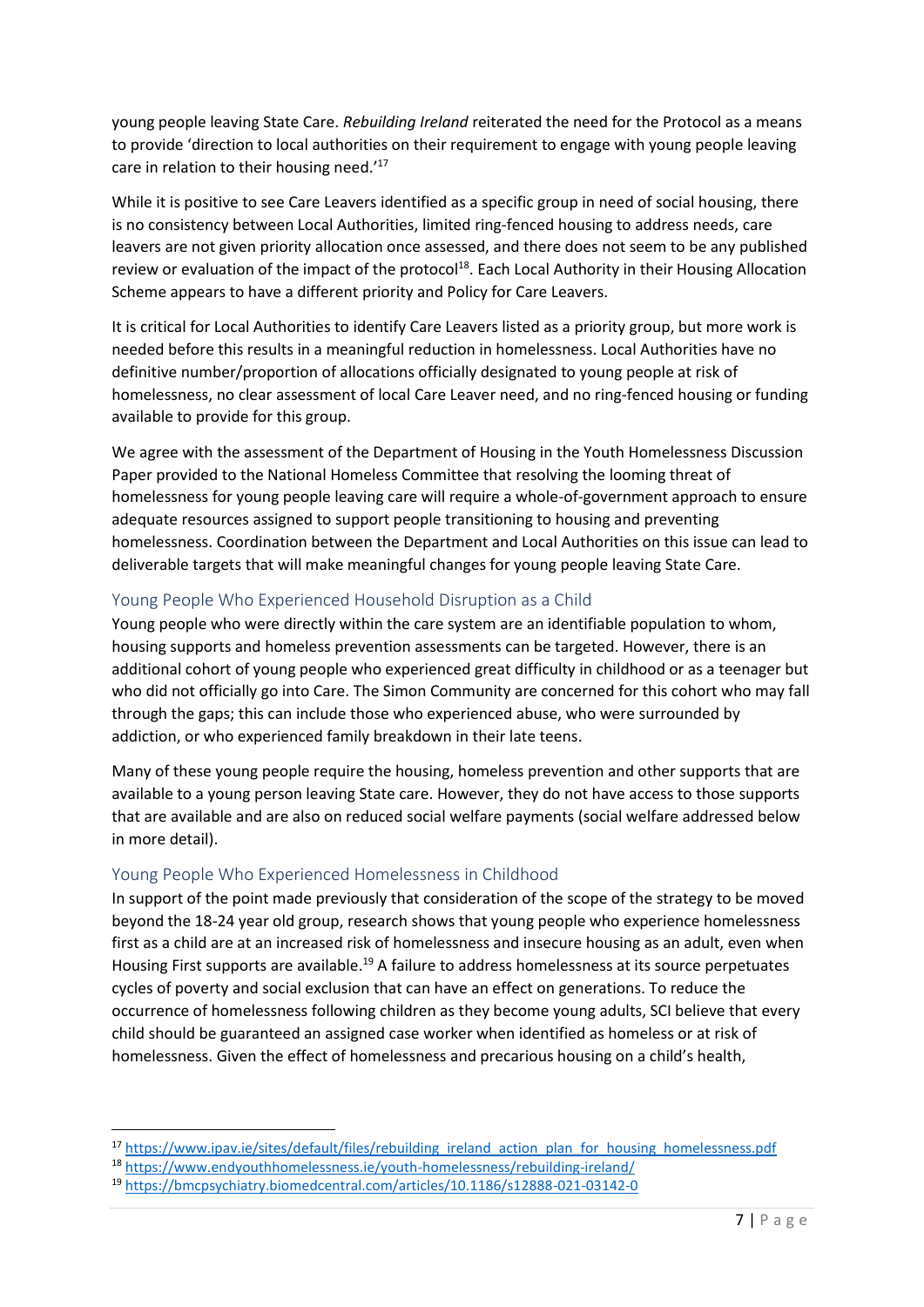wellbeing, and transition into adulthood, such timely measures need to be guaranteed. This is in line with Government policy, including commitments made in *Housing for All:* 

 Action 3.16: Enhance family support and prevention and early intervention services for children and their families through a multiagency and coordinated response, and disseminate innovative practice

Local Authorities, if provided with a discretionary budget, would be able to support special or additional requirements of children and young people experiencing homelessness without delay, particularly those with disabilities or additional needs. Such timely interventions can stop issues compounding and becoming more severe over time.

### <span id="page-7-0"></span>LGBTQI+ Youth Homelessness

LGBTQI+ people experience higher rates of homelessness than their cis-gendered and straight peers. In Europe, it is estimated that 1 in 5 members of the LGBTQI+ community experiences homelessness, rising to 1 in 3 for Trans people and nearly 40% for intersex people<sup>20</sup>. While this is not an issue solely associated with youth, studies estimate that a significant percentage of homeless youth are members of the LGBTQI+ community<sup>21</sup>.

LGBTQI+ youth homelessness is a 'hidden' form of homelessness due to the absence of systematic data collection about sexual and gender identity. This means the full extent of the issue is not fully known. A recent study into LGBT homeless youth in Ireland<sup>22</sup> shed light on the unique difficulties experienced by this group, particularly the invisibility of their homeless experience. A fear of homophobic and transphobic abuse and discrimination means that homeless LGBTQI+ people appear to avoid emergency accommodation where possible making their experience practically invisible and difficult to fully record. This invisibility in turn worsens the situation as policy makers cannot make informed decisions on how to best support this vulnerable group, or even understand the full extent of the issue.

SCI believes that this group needs an increased focus and support, but first we need to take a measured approach to understand the extent of the issue.

# <span id="page-7-1"></span>Improved supports for Young People in Homelessness

As previously highlighted, a whole-of-government and multi-agency approach is critical when tackling Youth Homelessness and providing wrap around supports. A partnership approach is critically important. A multi-agency partnership that exists between Galway Simon, Galway City Council and Túsla – to ensure youth services are well informed and young people are well supported – is proving effective in the outcomes that it is having for young people. In particular we are seeing increased rates of employment in the group. There is further potential in this model if appropriate housing can be sourced. We acknowledge that this might look different in other areas where working relationships differ, but the core principle of a dedicated partnership service has proven very effective. This wrap around, whole-of-government approach is necessary to lift young people out of homelessness.

**.** 

<sup>20</sup>[https://www.feantsa.org/public/user/Resources/reports/Youth\\_Homelessness\\_in\\_European\\_Context\\_v5.pd](https://www.feantsa.org/public/user/Resources/reports/Youth_Homelessness_in_European_Context_v5.pdf) [f](https://www.feantsa.org/public/user/Resources/reports/Youth_Homelessness_in_European_Context_v5.pdf)

<sup>21</sup> <https://doi.org/10.1080/0145935X.2016.1151781>

<sup>22</sup> <https://researchrepository.ucd.ie/handle/10197/12508>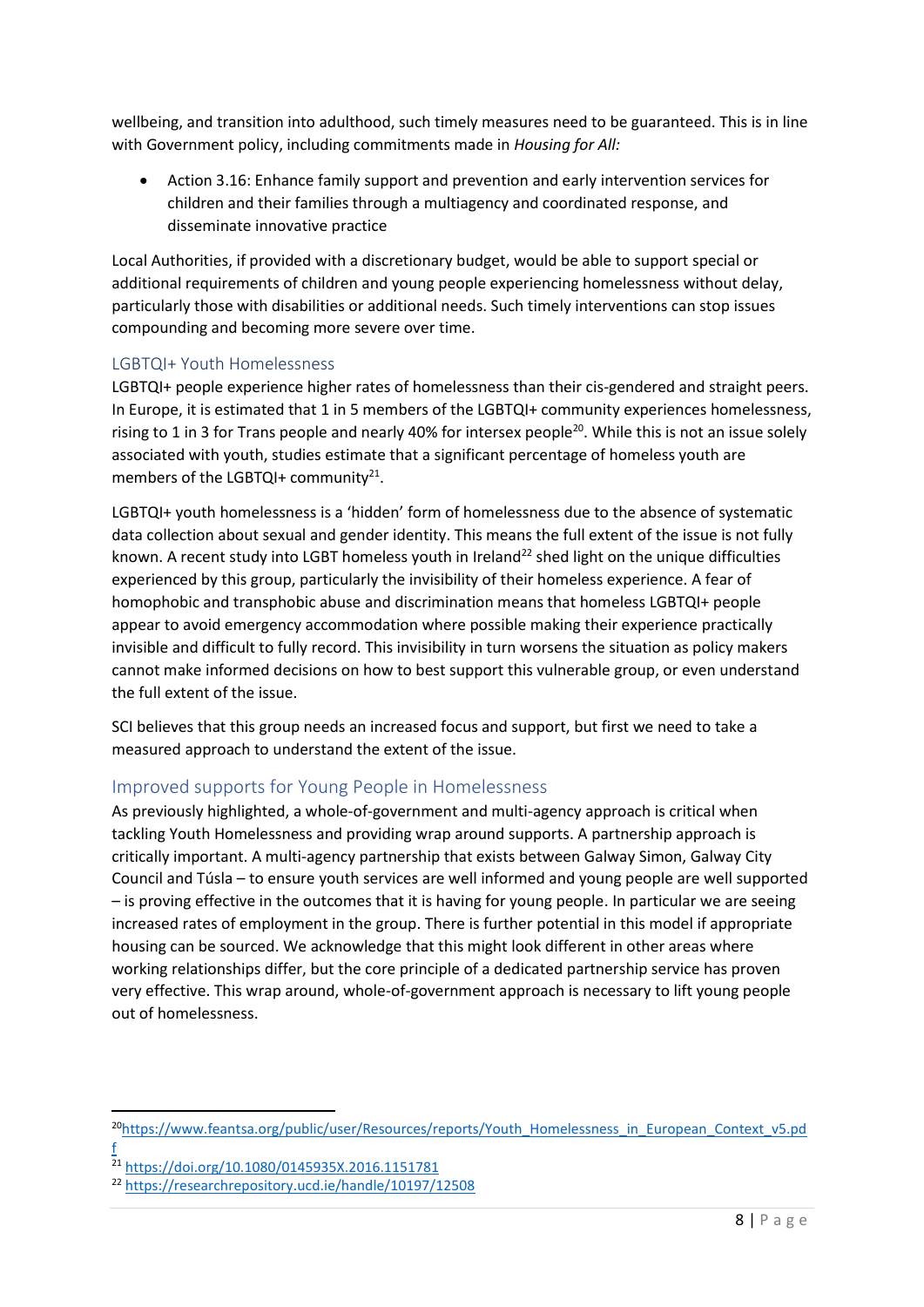### <span id="page-8-0"></span>Supporting Young People Experiencing Homelessness While Pregnant or with Children

Young women experiencing homelessness who are pregnant are particularly in need of support; women who traditionally present later in their pregnancy for antenatal care include younger women (under 24), and women with chaotic lifestyles. <sup>23</sup> Numerous studies show that experiences of homelessness while pregnant can result in increased risk of adverse health implications including increased likelihood of preterm delivery, increased risk of neonatal intensive care unit admission, and low birth weight.<sup>24</sup>

While there is limited research in the Irish context, increased instances of pregnancy for young people in care and post-care is internationally well established. A recent longitudinal study of leaving care in Victoria, Australia, found at the third wave of data collection, 31% of participants had sexual relations resulting in pregnancy and 19% had children. <sup>25</sup> A US longitudinal study*<sup>26</sup>* that compared care leaver birth rates with non-care peers showed that young women who left care were more than twice as likely as their non-care peers to have given birth to children. Male care leavers, at 21 years of age, were nearly three times more likely than their non-care peers to be fathers.

Pregnancy and parenthood is particularly difficult for those living in insecure housing conditions and homelessness. At present, there is no data collected on the number of pregnant women supported in homeless accommodation in Ireland, although DePaul in 2017 reported that 27 pregnant women stayed in their emergency accommodation.<sup>27</sup> Improved data on pregnancies can help identify people at an early stage in their pregnancies and ensure better health outcomes, particularly for young parents who need additional support in accessing information and services.

#### <span id="page-8-1"></span>Mental Health and Addiction Supports for those Experiencing Homelessness

There is a tremendous need for mental health supports and addiction services for young people who are at risk of homelessness before they access emergency accommodation, as well as immediate access to this care once they become homeless. There are insufficient treatment supports available to young people with alcohol and drug dependency as well as a lack of provision of mental health and psychological supports for young people in homelessness. The latest HSE data shows 11,702 new or re-referred cases were seen by the community Camhs teams up to the end of last November, compared to an expected activity level of 9,338.<sup>28</sup> Homelessness is emotionally straining and traumatising. Young people at risk or currently experiencing homelessness need direct access to mental health support to minimise the psychological damage.

A 2017 report published by Dublin Simon in conjunction with Mental Health Reform<sup>29</sup> highlighted the complex web between homelessness, mental health difficulties, and addiction;

*While in most cases, one of these difficulties appeared to have initially influenced the onset of another (e.g. mental health difficulties leading to homelessness or vice versa) service user's descriptions suggested that once in motion, a non-linear and interdependent* 

**.** 

<sup>23</sup> [Homeless pregnancy toolkit -](https://www.mungos.org/publication/homeless-pregnancy-toolkit/) St Mungo's (mungos.org)

<sup>&</sup>lt;sup>24</sup> [Homelessness in pregnancy: perinatal outcomes \(nature.com\)](https://www.nature.com/articles/s41372-021-01187-3.pdf)

<sup>25</sup> <https://doi.org/10.1016/j.childyouth.2019.104387>

<sup>26</sup> <https://www.chapinhall.org/research/midwest-evaluation-of-the-adult-functioning-of-former-foster-youth/>

<sup>27</sup> [Increase in pregnant women accessing homeless hostels \(rte.ie\)](https://www.rte.ie/news/ireland/2018/0308/945868-homeless/)

<sup>28</sup> [https://www.irishexaminer.com/news/arid-](https://www.irishexaminer.com/news/arid-40785912.html#:~:text=According%20to%20the%20HSE%3A%20%22This,waiting%20more%20than%2012%20months)

[<sup>40785912.</sup>html#:~:text=According%20to%20the%20HSE%3A%20%22This,waiting%20more%20than%2012%20](https://www.irishexaminer.com/news/arid-40785912.html#:~:text=According%20to%20the%20HSE%3A%20%22This,waiting%20more%20than%2012%20months) [months.](https://www.irishexaminer.com/news/arid-40785912.html#:~:text=According%20to%20the%20HSE%3A%20%22This,waiting%20more%20than%2012%20months)

<sup>&</sup>lt;sup>29</sup> [https://www.mentalhealthreform.ie/wp-content/uploads/2017/06/Homelessness-and-mental-health](https://www.mentalhealthreform.ie/wp-content/uploads/2017/06/Homelessness-and-mental-health-report.pdf)[report.pdf](https://www.mentalhealthreform.ie/wp-content/uploads/2017/06/Homelessness-and-mental-health-report.pdf)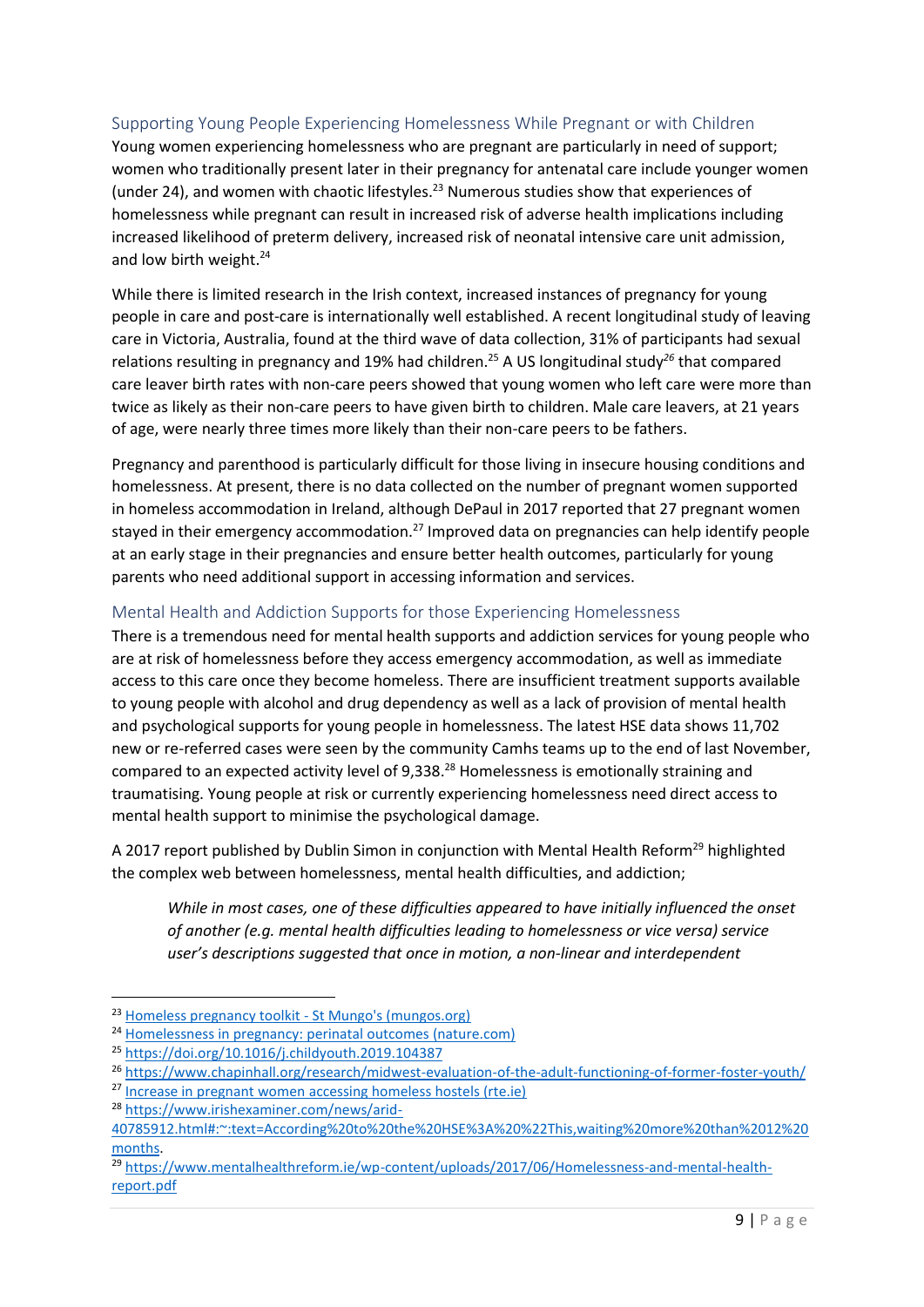*relationship occurred between their mental health, and their experiences of addiction and homelessness, with each contributing to the subsequent onset and/or exacerbation of the other*

Underpinning this connected experience of homelessness, addiction, and mental health difficulties was the experience of trauma in youth that was never properly addressed resulting in the need for self-soothing and self-medication.

#### <span id="page-9-0"></span>Economic Supports

Inadequate wages and lower social welfare rates adds an additional barrier to young people looking to lift themselves out of homelessness and achieve housing security. The ESRI's recent *Growing up in Ireland* report gives a stark insight into the real life difficulties of young people living in Ireland today. Despite only 5% of young people not being in education, employment or training – and 87% engaging in higher level education – 1 in 10 reported financial strain, making it difficult to make ends meet.<sup>30</sup>

SCI acknowledge the move to ensure young people under the age of 25 who are in vulnerable situations are not subject to the reduced social welfare rates $^{31}$ , including those who:

- live independently and receive a state housing support such as Rent Supplement (RS), Rental Accommodation Scheme (RAS) or Housing Assistance Payment (HAP).
- have dependent children
- are transferring from Disability Allowance to Jobseeker's Allowance
- were in the care of the Child and Family Agency during the 12 months before reaching 18.

Yet despite these necessary exclusions, SCI still encounters young people trapped in homeless services and accessing a lower rate of social welfare. SCI want to ensure that no vulnerable young person who is at risk of homelessness is left with a reduced social welfare payment that can further compound their poverty and housing issues. By working with stakeholders engaging with young people, these gaps can be sufficiently addressed and target initiatives can be implemented. Young people leaving care, for example, can access a higher State allowance of €300 if in full-time education from the age of 18. However, young people with experience of living in alternative care settings have a lower attainment and progress to higher education at lower rates than their majority population peers attainment.<sup>32</sup> Munster Technological University acknowledged this gap in educational attainment and in 2021 introduced an initiative to support Care Leavers in third level education, and thus help them retain the higher rate of payment and achieve educational success.<sup>33</sup>

Young people in employment are still struggling to lift themselves out of poverty and secure housing. During the pandemic, the Simon Communities witnessed an increase in the number of young people gaining employment and work placements, likely relating to the effect of the pandemic on the employment market. Unfortunately, due to low wages and the ever-increasing cost of housing and rent, securing employment is no longer a way out of homelessness for today's young people.

 $\overline{\phantom{a}}$ 

<sup>30</sup> [https://www.esri.ie/news/new-growing-up-in-ireland-research-shows-20-year-olds-negotiating-the-path-to](https://www.esri.ie/news/new-growing-up-in-ireland-research-shows-20-year-olds-negotiating-the-path-to-adulthood-with)[adulthood-with](https://www.esri.ie/news/new-growing-up-in-ireland-research-shows-20-year-olds-negotiating-the-path-to-adulthood-with)

<sup>&</sup>lt;sup>31</sup>[https://www.citizensinformation.ie/en/social\\_welfare/social\\_welfare\\_payments/unemployed\\_people/jobse](https://www.citizensinformation.ie/en/social_welfare/social_welfare_payments/unemployed_people/jobseekers_allowance.html) [ekers\\_allowance.html](https://www.citizensinformation.ie/en/social_welfare/social_welfare_payments/unemployed_people/jobseekers_allowance.html)

<sup>32</sup> [https://www.dcu.ie/sites/default/files/inline-files/brady-et-al.-2019-care-experienced-young-people](https://www.dcu.ie/sites/default/files/inline-files/brady-et-al.-2019-care-experienced-young-people-accessing-higher-education-in-ireland-1-1_0.pdf)[accessing-higher-education-in-ireland-1-1\\_0.pdf](https://www.dcu.ie/sites/default/files/inline-files/brady-et-al.-2019-care-experienced-young-people-accessing-higher-education-in-ireland-1-1_0.pdf)

<sup>33</sup> <https://www.mtu.ie/news/mtu-initiative-for-care-leavers>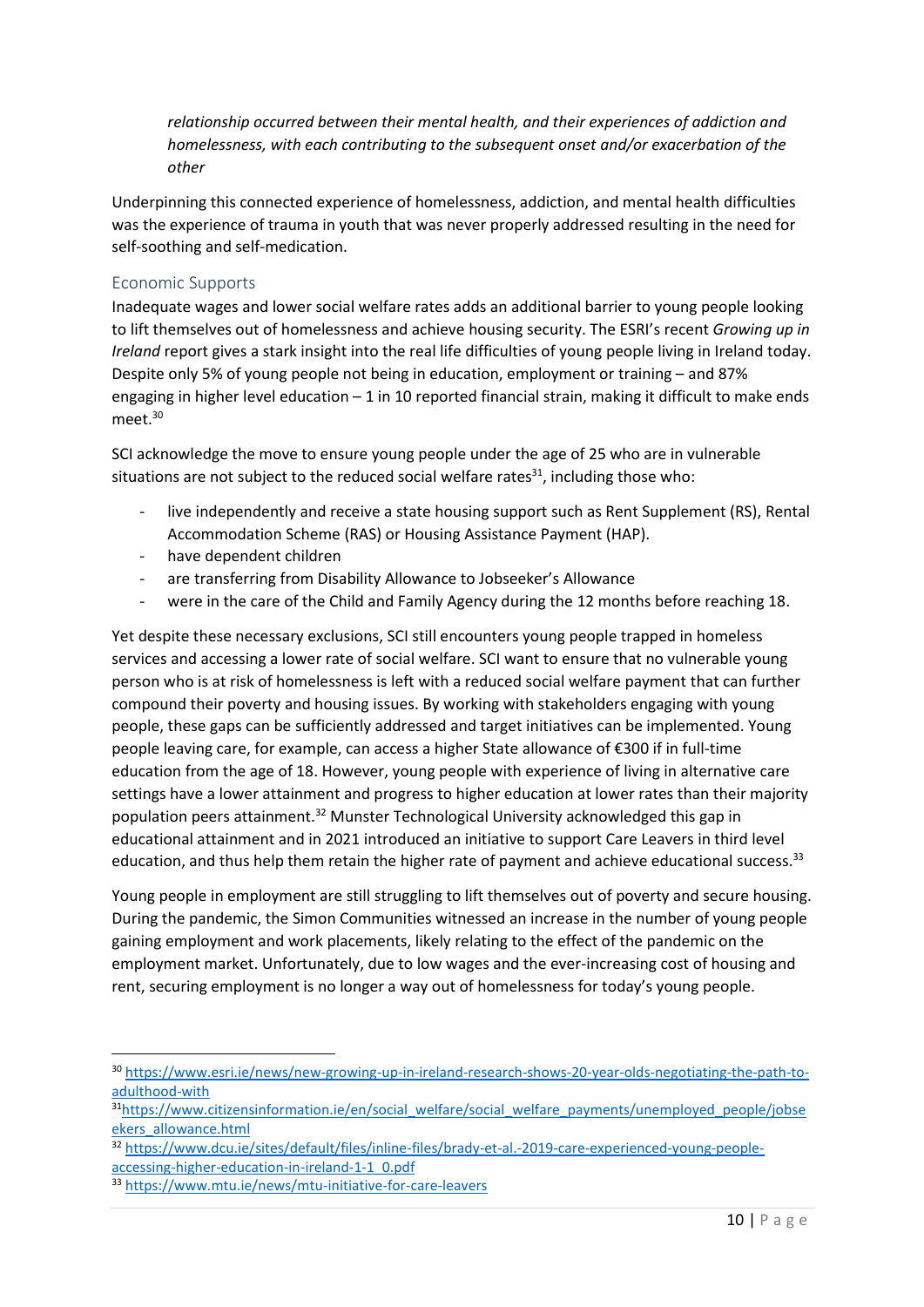Young people are overrepresented in insecure, temporary, and low-paid employment. Given the continued increase in rental costs and the cost of inflation, welfare rates for young people and minimum wages should be reviewed and a roadmap set out to meet the Minimum Essential Standard of Living, as a key homelessness prevention measure. <sup>34</sup> Organising our welfare system to ensure people have access to a minimum essential standard of living is a key anti-poverty measure, and can provide young people with the means to prevent homelessness or support to get themselves out of homelessness. The link between poverty and housing insecurity or homelessness is heightened in the context of the current housing crisis with rents now accounting for an average of 55% of a single person's minimum living costs in Dublin, and over a third outside of Dublin.<sup>35</sup>

### <span id="page-10-0"></span>Regulation of the Rental Market rental measures

Young people are more likely to rent than older age groups. As highlighted by the ESRI, declining rates of home ownership across generations means more young adults are exposed to the private rental market, where existing affordability issues have been exacerbated by rapidly rising rents in recent years.<sup>36</sup>

Ireland's rental market is unaffordable and lacks long-term stability. According to the latest Daft.ie rental report, rents in the Q4 2021 were, on average, 10.3% higher than the year previous, across the country, the strongest year-on-year increase in rents since the middle of 2018. The national average asking price of €1,524 for rent is unattainable.<sup>37</sup> Such a market is completely unaffordable for a young person on a low wage or social welfare rate, even when supports such as HAP are in place, as outlined by SCI's quarterly *Locked Out* research series.<sup>38</sup>

We need greater supports for renters, including prevention measures against eviction that will result in homelessness. Reforms and emergency measures for the private rental market during the pandemic, including the rent freeze and moratorium on evictions, had a significant impact on stemming the flow of people into homelessness.

SCI Ireland were pleased to see the Simon Bill (Residential tenancies (Amendment) (Extension of Notice Periods) Bill 2021) pass second stage in Dáil Éireann<sup>39</sup> and we urge the Government to safeguard its legal enactment in 2022. The Simon Bill, if enacted, will provide increased protection for those facing eviction and deemed to be at risk of homelessness. Homeless services and local authorities are regularly contacted by people who are coming to the end of a tenancy notice period, and are imminently at risk of homelessness, having been unable to source alternative accommodation. In such a case, if a local authority determine a person or family are 'at risk of homelessness', the amendment will trigger an extension in the notice period for that household to allow time to prevent homelessness. This determination and extension should be accompanied by a commitment to ensure that the individual or family affected will be given all available supports to take advantage of the extension and secure alternative accommodation as soon as possible.

1

<sup>34</sup> <https://www.livingwage.ie/>

<sup>&</sup>lt;sup>35</sup> [https://www.livingwage.ie/download/pdf/living\\_wage\\_annual\\_paper\\_2021-22.pdf](https://www.livingwage.ie/download/pdf/living_wage_annual_paper_2021-22.pdf)

<sup>36</sup> <https://www.esri.ie/system/files/publications/CB202104.pdf>

<sup>37</sup> [https://ww1.daft.ie/report/2021-Q4-rental-daftreport.pdf?d\\_rd=1](https://ww1.daft.ie/report/2021-Q4-rental-daftreport.pdf?d_rd=1)

<sup>38</sup> <https://www.simon.ie/publication-type/research/> 39

https://www.oireachtas.ie/en/bills/bill/2021/159/?highlight%5B0%5D=residential&highlight%5B1%5D=tenanc ies&highlight%5B2%5D=amendment&highlight%5B3%5D=extension&highlight%5B4%5D=notice&highlight%5B 5%5D=periods&highlight%5B6%5D=bill&highlight%5B7%5D=2021